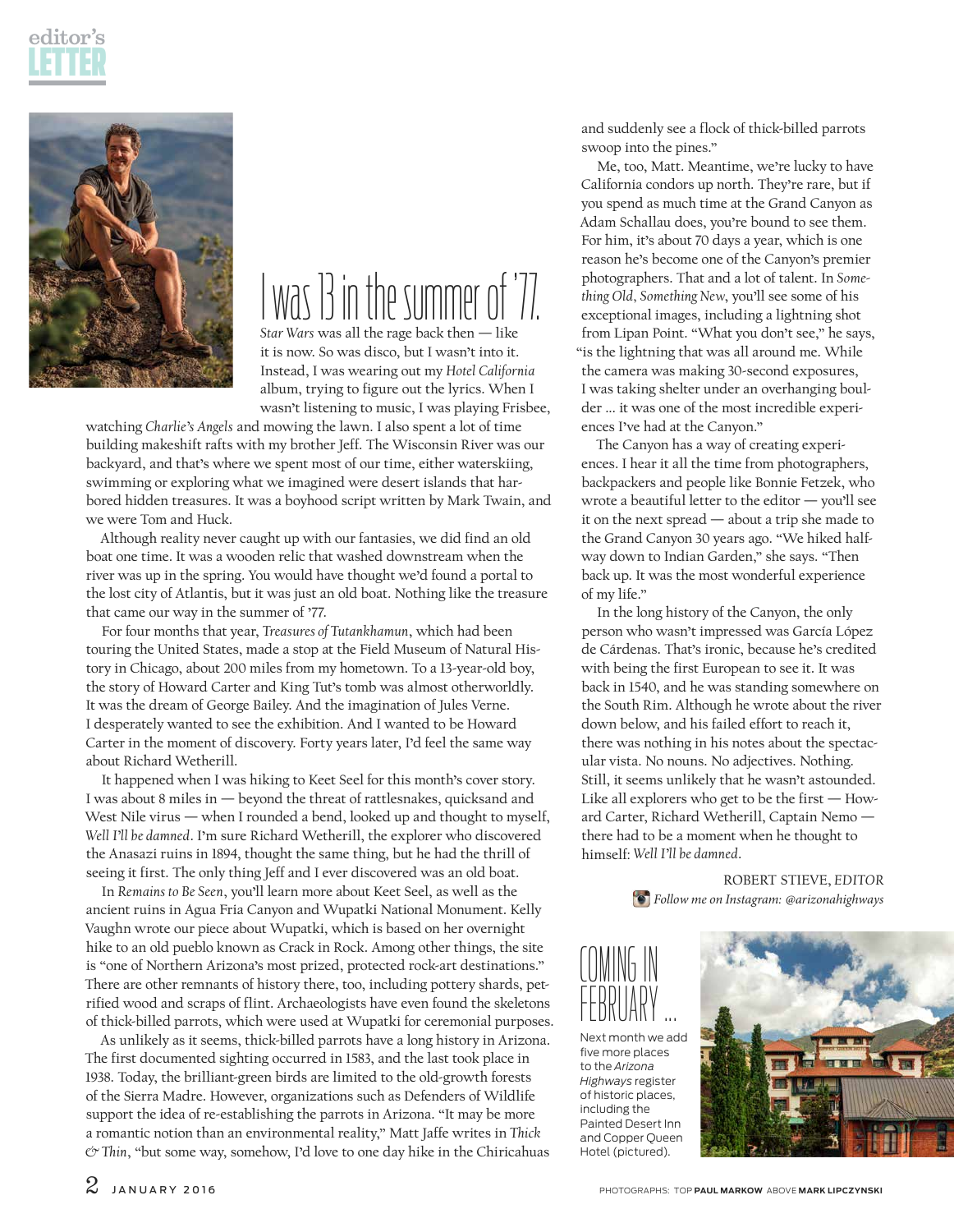



## It took us 40 years to make

thismonth's cover. And it would have taken even longer, had we gotten the "Kopta photos" in time. We didn't, as you may have gathered, but right up to the last minute, everything was

on schedule. In fact, I was already working on a headline when Barb said to Jeff: "Just tell him. Now!"

Barb is our creative director. She's unflappable. Usually. Jeff is our photo editor. He's an old newspaper guy who thinks deadlines are just a suggestion. This time, however, both of them were getting nervous. Especially Barb, who was trying to design a cover and a cover story without any images. Even for Barb, that's hard to do. Thus, her commandment to Jeff.

"We've located the Kopta photos," he explained. "They're in a vault at the Museum of Northern Arizona. Unfortunately, there's a problem. The images haven't been digitized. And that could take a few weeks."

*Hmmm* ... I thought.

"I guess we need a new cover story."

There should have been some panic in the room, but there wasn't. That's because we have a vault of our own. And Jeff had been digging through it.

"I have an idea," he said. "Remember the Jerry Jacka portfolio I was telling you about? It's in our vault. And the box is still sealed. I have no idea what's inside. Should we take a look?"

Five minutes later, our staff was gathered around an art table while Jeff, wearing a pair of white cotton museum gloves, broke the seal and carefully revealed the rare prints inside. It's impossible to know how many photographs have passed through the hallowed halls of *Arizona Highways*, but there haven't been many moments of discovery like the one we experienced with Mr. Jacka's photos. Just like that, we had our cover story.

"Ironically, it started out as a project for *Arizona Highways*," the legendary photographer told us the next day. "Wes Holden [a former associate editor] and I made a trek up to Canyon de Chelly in November 1976. We had a wonderful Navajo guide. He allowed us to photograph areas that you just can't visit on your own. In the past, I'd made the rim drives with my family, but this was the first time I'd ever been down below to experience the intimacy of the canyon. *Arizona Highways* was going to do something with the images the next year, but at that point, it was more or less a futile assignment."

Turns out, the magazine never got around to doing anything, and for the past 40 years, the spectacular photographs have been kept under wraps. Until now.

In all, there are 10 images, including the cover photo, which was shot with a Hasselblad 500C/M and a 50 mm lens. Mr. Jacka used the "Hassy" on a few of the other shots, too. The rest were made with a Linhof Technika 4x5 and a 210 mm Sinaron S lens. It's not unusual for photographers to use a variety of equipment. They all do it, but very few end up with a collection of images

like this. And even fewer can remember every detail of every photo after 40 years. In our conversation, Mr. Jacka talked about the experience as if it happened yesterday.

"It's Navajo art, not Anasazi," he said of the photograph titled *Gallery Wall*. "It depicts the cavalcade of Lieutenant Antonio Narbona, who was responsible for the massacre of Navajos up in Canyon del Muerto. I chose to not just show the pictograph, but to put it in the perspective of the canyon walls."

It's one of the most important photographs in the portfolio, he says. The most alarming, at least to those unfamiliar with Native American symbolism, is the image titled *Antelope House Design*.

At the top of the image is what you'll think is a swastika. But it's not a swastika. It's an ancient symbol that existed long before the Nazis ever used it. To the Hopis, for example, it represented the migration of their ancestors. The Navajos used it, too. And the Apaches. However, shortly after the beginning of World War II, several tribes in the Southwest got together and published a decree stating they'd no longer use the symbol.

"Because the ornament, which has been a symbol of friendship among our forefathers for many centuries, has been desecrated recently by another nation of peoples ... it is resolved that henceforth from this date on and forever more our tribes renounce the use of the emblem commonly known today as the swastika."

Mr. Jacka was more direct: "If readers react negatively to the photo, they should know that the symbol existed long before Adolf screwed it up."

Even now, a few weeks after he said that, I'm still smiling. There's never a dull moment in a conversation with Jerry Jacka. One minute he'll be telling you about his honky tonk days as a squeezebox player, and then he'll segue into a story about his road trip through Monument Valley with Jackie Onassis. And if you talk to him long enough, he'll eventually circle back to photography, which he picked up in high school because he thought it would be "an easy credit and a great way to meet girls."

Looking back, he was right. He did meet a girl — he eventually married her. And he surely got an "easy A," because Jerry Jacka is one of the most talented photographers we've ever worked with. As you'll see, even after 40 years, his images stand the test of time.

> ROBERT STIEVE, *EDITOR Follow me on Instagram: @arizonahighways*